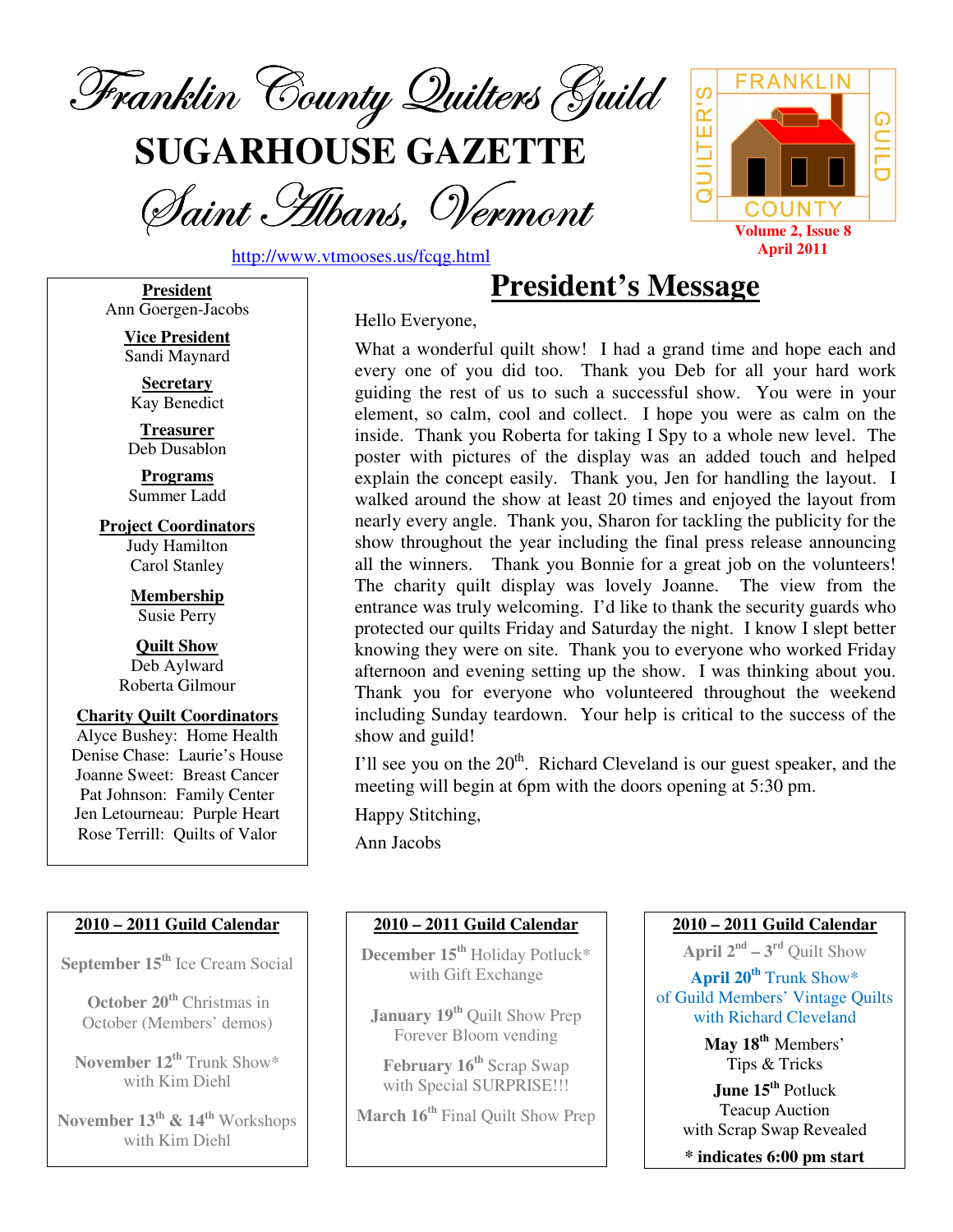# **VERMONT QUILT FESTIVAL PIONEER VISITS GUILD IN APRIL**

Richard Cleveland, founder of the Vermont Quilt Festival, will be the guest speaker at the guild's meeting on Wednesday, April 20<sup>th</sup>. Cleveland refers to himself as a "Quilt Bureaucrat" and "textile detective." He also admits he "has only one real passion, and that's antique quilts." Cleveland will be sharing that passion and using his detective skills as he views and discusses the vintage and antique quilts of guild members at the April meeting.

Cleveland studied to be a history teacher, and history has always been his favorite subject. He confesses, "I want to see as many antique quilts as I can, to know as much about them as possible, and to see them preserved for generations to come." In an interview about 10 years ago, Cleveland also revealed, "Sometimes when I find a quilt I especially like, I run the tips of my fingers gently over its surface, willing it to tell me its secrets. I ask the six questions of every reporter - and historian: Who, what, why, how, when, where. Alas, most quilts never disgorge this information to us, and perhaps their mystery is part of their attraction for me."

In addition to organizing and leading the Vermont Quilt Festival for its first 25 years, Cleveland initiated a statewide quilt documentation project, the Vermont Quiltsearch. He also co-authored the book, Plain and Fancy: Vermont's People and Their Quilts, with Donna Bister. The book was published in 1991, Vermont's bicentennial. Cleveland feels "the most important thing I ever did was to arrange the exhibition of the Plain and Fancy quilts at the Vermont State House on July 4 and 5, 1991. That was the summer the book came out, and the exhibition was the weekend prior to the 15th annual Festival. Most of the [quilt] owners were present for the State House opening, and for most it was the first time they realized just how important their quilts were, how much their quilts were a part of Vermont history, and the degree to which other people cared about them."

Guild members are encouraged to bring any antique or vintage quilt made before 1960 to the April meeting. Cleveland will display each quilt as he dates it and talks about the fabrics and techniques used to make the quilt. This program is sure to

please everyone as guild members learn more about the heritage and history of their family heirlooms. This meeting is not to be missed. **As a reminder, the April meeting will begin at 6:00 pm.**

*Editor's Note: I attended this program at the Green Mountain Quilt Guild, Vermont's State Guild, with different quilts of course. It was probably one of the best guild programs I've ever attended!!! So find those quilts and plan to spend an enjoyable evening with Richard learning and discovering your own family "jewels" and those of other members.*

# **MONTHLY MEETING FORMAT APRIL MEETING BEGINS AT 6:00 PM!!!** 6:30 pm Doors open Sign-up for raffle BOM block Sign-up for monthly drawing Pick up name tag 7:00 pm Business meeting Show and Tell Short break as appropriate Program for the evening

# Hippity-hop, Hippity-hop Easter's on Its Way!!!



#### QUILT TIPS

- Rubberized shelf protectors prevent your sewing machine foot pedal from slipping all over the place. Cut a piece larger than your foot pedal and place it underneath the foot pedal. Also, if your sewing machine "walks" across your table, this product will help.

- When you finish making a quilt, use the scrap fabrics to make a "pillow case" for the quilt to be stored in. You can also make a zipper closing so the quilt can't escape. The zippered case acts as a dust cover, and the scrap fabrics help identify what's inside. If the quilt should need repairs, the fabric from the dust cover can be used.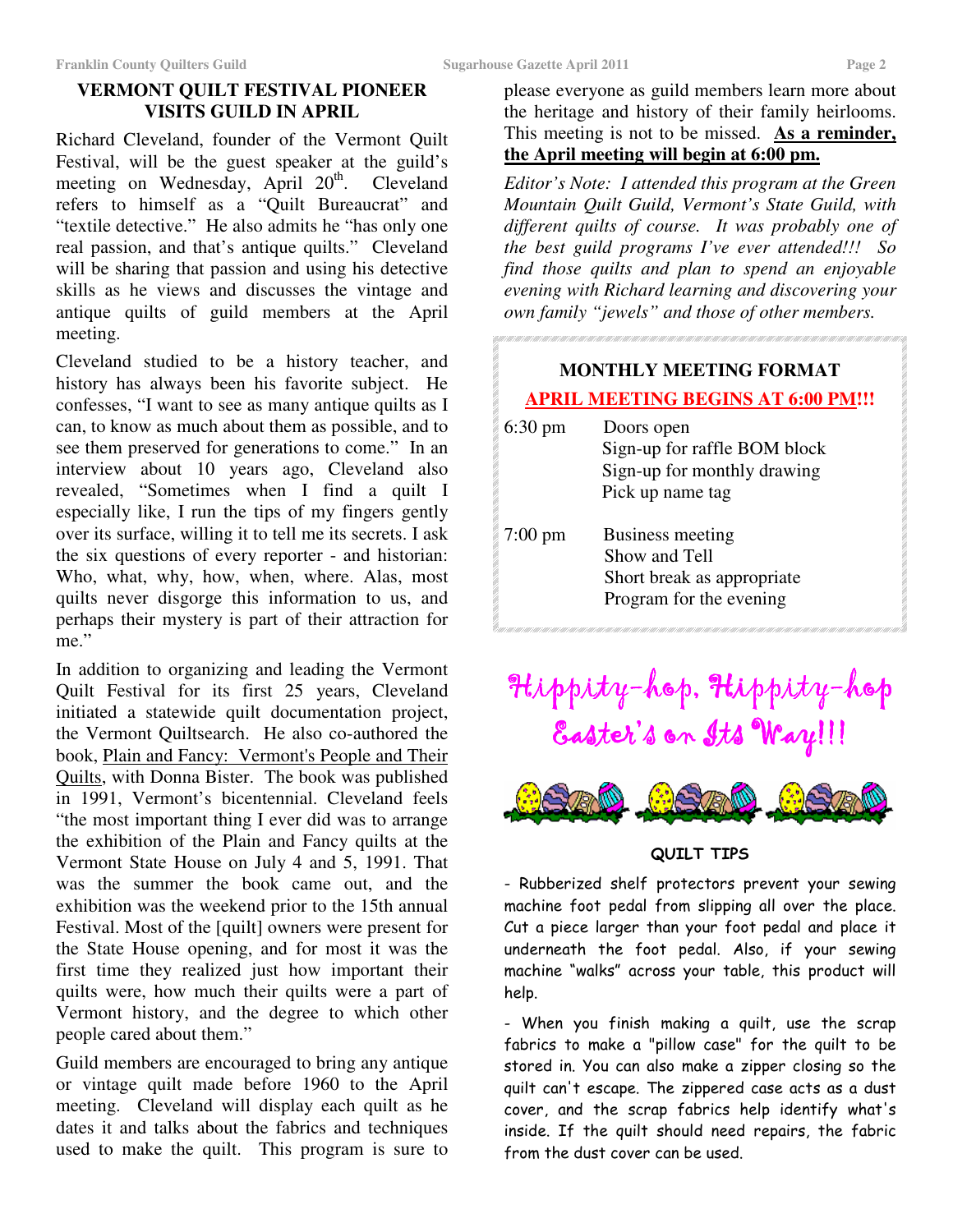#### **Franklin County Quilters Guild Sugarhouse Gazette April 2011 Page 3**



# **APRIL 2011 BLOCK OF THE MONTH PATTERN: PINWHEEL Pattern from www.quilterscache.com**

# **Think pink Easter candy and chocolate…use medium to dark pink for Color 1 and medium to dark brown for Color 2.**

If you have any questions, call Carol Stanley 849-2949.

# **Click the link below for the Pinwheel Block pattern http://www.quilterscache.com/P/PinwheelBlock.html**

#### **QUILT SHOW WINNERS ANNOUNCED**

The guild's 13<sup>th</sup> annual Franklin County Quilt Show drew over 700 people to the Saint Albans downtown. In addition to having over 120 quilts displayed at City Hall, numerous businesses decorated their windows with quilts and participated in "I Spy Quilts on Main Street" for the third year.

Mayor Martie Manahan stopped by the quilt show with his family on Saturday afternoon to select his favorite quilt out of 94 entries for the Mayor's Award. Mayor Manahan presented the award to Connie Lane for her quilt, "Oren's Quilt." Lane made the quilt in memory of her late husband, Oren Lane, who would help Lane make her quilts. Gerda Thibault's "Cozy Cabin" won the Founder's Award, presented on behalf of Denise Quint, formerly of Saint Albans. Quint organized the first ever Franklin County Quilt Show in 1999 and served as the show's chairwoman for 5 consecutive years. Ann Goergen-Jacobs selected "The Calico Garden Quilt" by Rose Rixon for the President's Award.

Twenty-two additional awards were presented during the show, including 6 awards from show vendors, 15 viewers' choice awards, and an award for the Best Window Display. The vendors' choice awards and winners were: from Country Thyme Vermont, "Curved Log Cabin" by Diane Forey and quilted by Karen Abrahamovich; from Cowles Quilting, "Pansies Framed by Checkerboards" by Ann-Goergen-Jacobs and quilted by Rose Terrill; from Forever Bloom, "Spring 2010 Yankee Pride Mystery" by Nancy Orcutt and quilted by Babette Coons; from Lois Kenney Design, "The Calico Garden Quilt" by Rose Rixon; from Quilter's Quisine, "Teacups in Stars" by Nancy Magnant; and from Yankee Pride, "Women of Influence" by Diane Forey and quilted by Babette Coons.

The viewers' choice award winners were: Large Bed Quilt, first place, "Oren's Quilt" by Connie Lane and quilted by Denise Chase, second place, "Soldier's Star" by Bonnie Evans, third place, "Turning Twenty Again" also by Bonnie Evans; Small Bed Quilt, first place, "Sweet Pea" by Susie Perry, second place, "Elle's First Quilt" by Bonnie Evans and her granddaughter, Elle Remillard, third place, "Four Paws Quilting" by Rolande Fortin; Wall-hanging, first place, "The Calico Garden Quilt" by Rose Rixon, second place, "Welcome to My Garden" by Jeannette LaPierre, third place, "Fall Wall-hanging" by Bonnie Evans; Miniature Quilt, first place, "Autumn Crossing" by Diane Forey, second place, "Dimensional Leaves" by Susie Perry, third place, "Dresses for Mia" by Joanne Sweet; Guild Challenge, first place, "The Many Wonders of Vermont" by Joanne Sweet, second place, "Lake Champlain in All Its Whimsical Splendor" by Ann Goergen-Jacobs, third place, "Lake Champlain Challenge" by Elaine Magnan. Classie Exchange on Main Street won the Best Window Display Award and received a special ribbon and a gallon of maple syrup.

Several drawings were also conducted at the conclusion of the quilt show. The raffle winners were: queen-sized quilt, Sharon Lee Tyler of Swanton; basket of fabric, Melissa Nason of Saint Albans; and Hannaford deli platter, Bonnie Evans. Joanne Trombley of Plattsburgh, New York, won the door prize. Local business, Betty's Flower Basket, won a half-gallon of maple syrup in a drawing limited to those businesses which participated in "I Spy Quilts on Main Street." Finally, Birch McGee-Lane of Hinesburg, and grandson of Connie Lane, won a half-gallon of maple syrup in a special drawing for those people who cast a ballot for their favorite window display.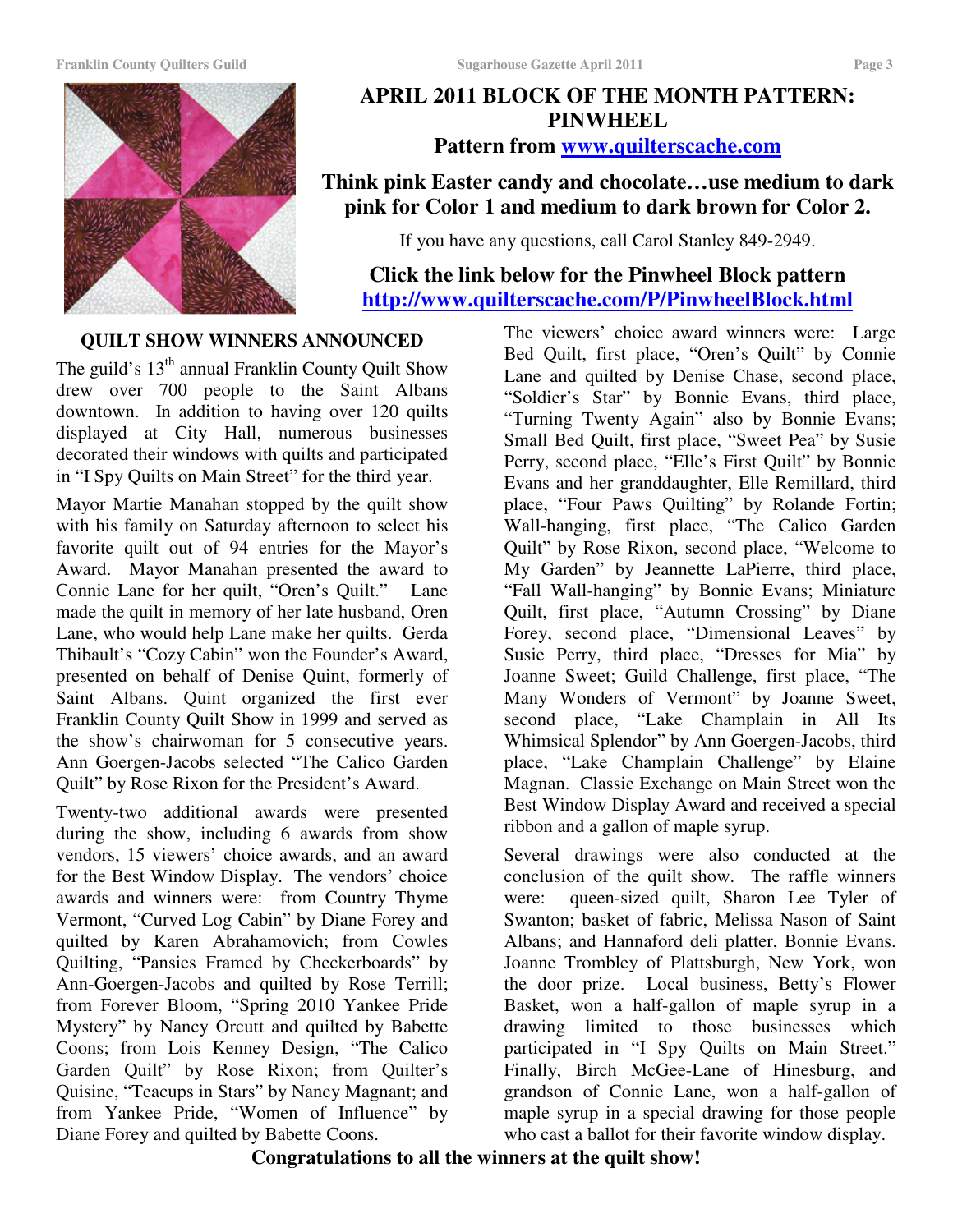## **SPECIAL DRAWING FOR QUILT SHOW VOLUNTEERS**

Bonnie Evans will be drawing the name of the lucky winner for a sewing machine at the April meeting. Smitty, of Smitty's Sewing Machine Service, has graciously donated a Necchi sewing machine for the drawing. He had one stipulation: that it goes to a guild member. So a plan was hatched, with Smitty's approval, to use the machine for a special drawing for quilt show volunteers at the 2011 show.

All guild members who volunteered for the 2011 quilt show in the months and days leading up to the show or at the show are eligible to enter. Any one guild member can enter up to 15 times with one entry for each job/task performed for the quilt show. For example, if you served on the quilt show committee AND delivered a quilt to a business for I Spy AND worked two shifts at the quilt show AND helped take down the quilt show AND made a ribbon, you would be able to enter your name 6 times in this example. All members are responsible for entering their name into the drawing the appropriate number of times. If you still need to enter, be sure to see Bonnie BEFORE the guild meeting starts.

#### **FRANKLIN COUNTY QUILTERS GUILD** Minutes of March 16, 2011

Present: Total attended 40, including one guest. *Proceedings:*

- Meeting called to order at 7:00 p.m. by Ann Jacobs, President.

- Secretary's Report: Minutes of February 16, 2011 meeting, motion to accept by Summer Ladd, seconded by Roberta Gilmour.

- Treasurer's Report: Motion to accept by Marjorie Taylor, seconded by Gisele Nolan.

#### *Old Business/Quilt Show:*

- We have 79 quilts so far for the show, and are still hoping for at least 100. There will be a drawing at the April meeting, with one chance to win for each quilt entered in the show. Prize donated by Moda and Kate Spain.

- Jen Martin has clear bags with tags for each member to use when handing in quilts at registration. Drop off quilts at Town Hall between 3:00 pm and 5:30 pm on April 1. Volunteers will start hanging quilts at 3:30 pm.

- If providing a charity quilt for the display at the show, please provide a brief description.

- There are 20 items submitted for the Silent Auction. Nancy Orcutt will accept any other items until April 1.

- Bonnie Evans filled remaining slots for show volunteers. There will be a drawing at the April meeting for a sewing machine donated by Smitty. Each member may enter once for each job they're doing for the show.

- Lorraine Pike filled remaining slots for demonstrations.

- All businesses wanting to participate in I Spy Quilts on Main Street have been taken. Roberta Gilmour has a bag of ballots and signs for each business. Maplefields is donating a gallon of maple syrup for the business with the winning display. Lorraine Pike will get two halfgallons for other drawings.

- Yankee Pride is offering kits for guild members. To reserve a kit, sign up tonight, pick up the kit at the show.

- Quilt Show ends Sunday at 3:00 pm, followed by awards ceremony, then take-down and quilt pick-up.

*New Business:*

- Next year the first full weekend of April is Easter weekend. Sharon Perry made a motion to explore moving the Quilt Show to the following weekend, depending on other area quilt events, the Maple Festival, etc. Linda Nadeau seconded.

- Charity Quilt 2012 - Let Ann Jacobs know, preferably be email, of any charities (with addresses), and she will send letters.

- We need a replacement for Pat Johnson for Family Center Quilts.

- We need three volunteers to choose a slate of officers for next year.

- Green Mountain Quilt Guild meeting on May 14 - Nancy Orcutt is collecting quilt-related items for our basket for the teacup auction. Bring items to our April meeting.

- Sharon Perry showed the first redwork embroidery block she designed for a historic buildings series. The pattern can be purchased at Forever Bloom Quilt Shop, a portion of the proceeds going to the guild.

- The guild will provide rotary cutter blades for charity quilt committee chairs. Let us know what size you need.

- Gerda Thibault has eight or nine orphan quilts available if anyone needs one, especially for someone within our group.

*Block of the Month:*

- Eighteen green and yellow blocks submitted for the March BOM raffle were won by Gerda Thibault and Kris Bachand.

- Instructions for the April block were distributed and will be on our website. Colors to use are pink (medium to dark) and chocolate (medium to dark) on white background.

*Other Monthly Drawings:* Door prize won by Deb Aylward, charity quilt raffle won by Rose Rixon.

*Show and Tell*: seven charity quilts, followed by other quilts and projects.

Next meeting on Wednesday, April 20 at 6:00 pm Program by guest speaker Richard Cleveland, founder of the Vermont Quilt Festival. Bring antique/vintage quilts made before 1960.

Meeting adjourned at 8:15 p.m. Minutes submitted by Kay Benedict, Secretary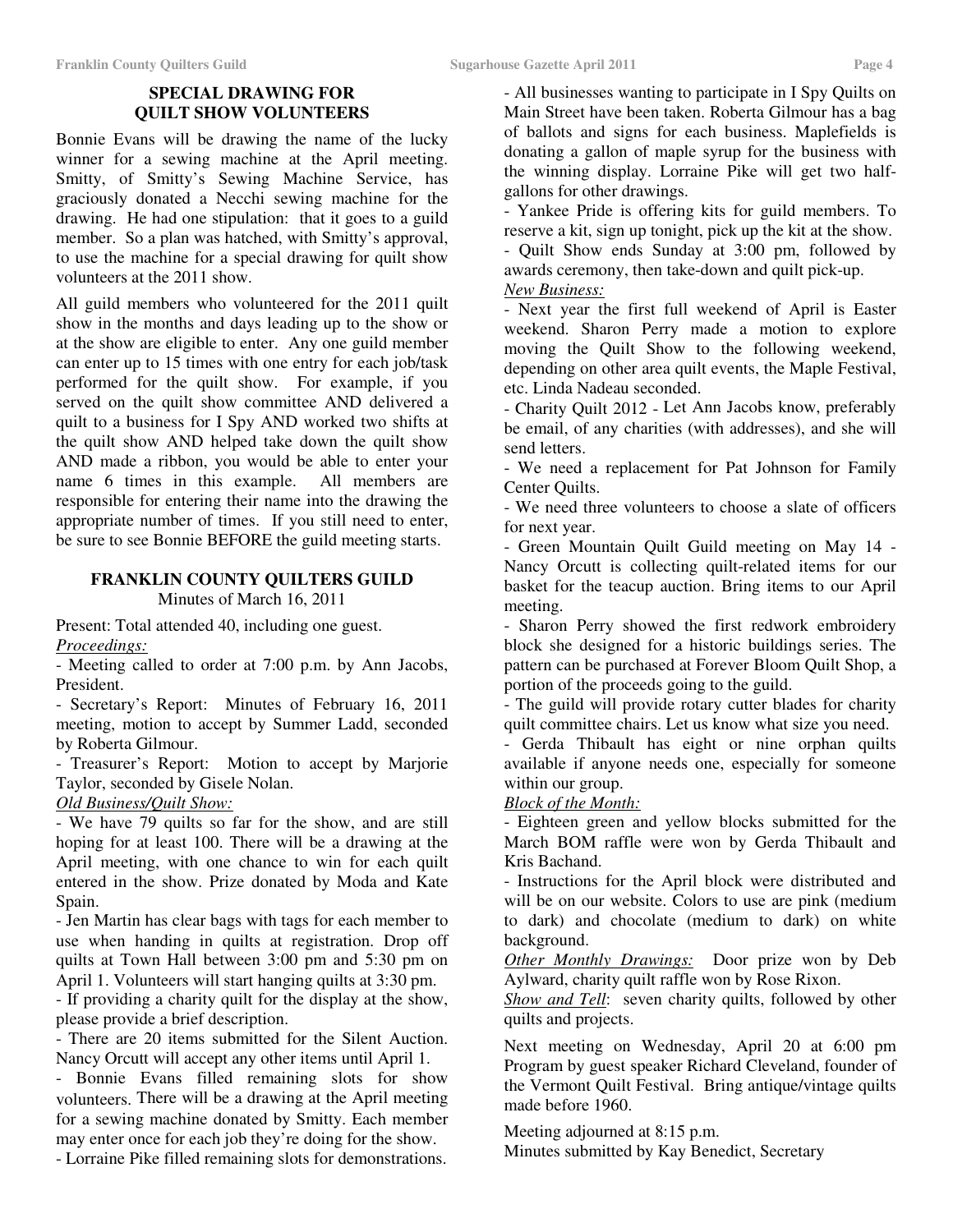## **APRIL 2011 TREASURER'S REPORT**

**Deb Dusablon is still collecting and compiling the treasury numbers from the quilt show for the April report. She will have the final report ready for the guild meeting on the 20 th .**

# **CENTRAL VERMONT QUILT SHOW**

Plans are well underway for the Central Vermont Quilt Show to be held May 6 and 7, 2011, at Barre's historic Old Labor Hall. Hours for the show are 2 pm to 7 pm Friday and 9 am to 5 pm on Saturday. Entry fee is only \$5.00.

This show will be an opportunity for the many talented local quilters to share their work with the community. Fifty quilts by local quilters and a special exhibit to support Breast Cancer Awareness will be on display. Local celebrities and vendors will serve as judges, and there will also be Viewers' Choice Awards in three categories.

The two-day show will include demonstrations of quilting techniques, and vendors of fabric, notions, tools, patterns, and more. For general guidelines and entry forms, email Marianne Kotch at info@centralvermontquiltshow.com or go to the CVQS website www.centralvermontquiltshow.com.

# **ITEMS NEEDED FOR SPRING MEETING OF THE GREEN MOUNTAIN QUILT GUILD**

Vermont's State Guild, the Green Mountain Quilt Guild, will meet on May 14<sup>th</sup> in Bethel for its spring meeting. Quilters of all skill levels are invited to attend the meeting and/or join the guild. As a guild in Vermont, the Franklin County Quilters Guild is a chapter guild. In order to raise funds, the State Guild asks all chapter guilds to bring items for the teacup auction at the May meeting.

Franklin County Quilters Guild members are asked to bring donations of quilt-related items to be included in our contribution. "Gently used" items are always welcomed! Nancy Orcutt will collect the items at the April meeting. She and Sharon Perry will meet together and package all the donations into baskets. Our guild normally has some of the nicest contributions there.

So do some "spring cleaning" in your sewing area…now that Spring has finally arrived…and bring a few items to Nancy at the April meeting. Let's try to continue the tradition of having some of the best contributions in the State.



## **THE FRANKENSTEIN QUILT By Cindy Thury Smith**

I started out with a simple block design— And thought I'd add just one or two more lines— To come up with a quilt that'd be all mine.

Then I started playing with complex borders and sashing—

And through my mind new ideas kept flashing— Until now my hopes have gone a-dashing!

I've created an impossible pattern, a monster— Anyone who'd try it would be a fanatical quilter— Who'd probably end up cussing out the designer!

Since I created it I'd better give it a try—

As I ripped out stitches I kept asking myself why— If I ever get it done I'll take this one with me

when I die! Now it's finally done and lies displayed on our bed—

Hundreds of hours, yards of fabric, and miles of thread—

One of those, "It'll never work" ideas that just popped into my head.

*Editor's Note: This poem has been reprinted in this newsletter with permission from the author, Cindy Thury Smith.*

*Deadline for articles for next newsletter:*

**Wednesday, May 4 th , 2011**

Please email articles to Sharon Perry, *vtquilter@gmail.com*, or mail to PO Box 517, Montgomery Center VT 05471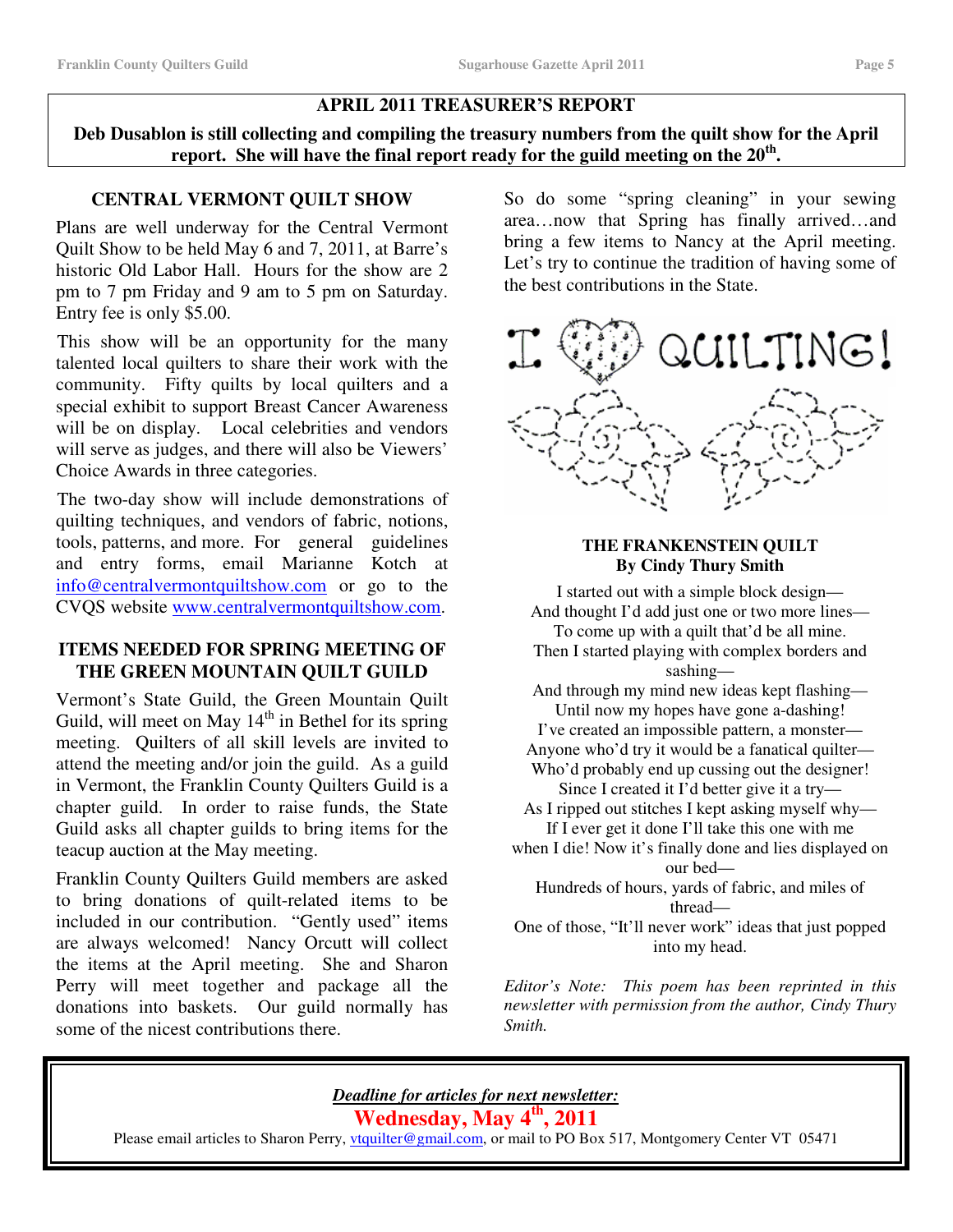## **RECIPE CORNER**

## **Old Fashioned Coconut Cream Pie**

#### **Ingredients**

For filling: 3 cups half-and-half 2 eggs 3/4 cup white sugar 1/2 cup all-purpose flour 1/4 teaspoon salt 1 cup flaked coconut 1 teaspoon vanilla extract 1 (9 inch) pie shell, baked

For whipped topping: teaspoon unflavored gelatin teaspoon cold water cups heavy whipping cream (very cold) 1/2 cup confectioners' sugar teaspoon clear vanilla extract

#### **Directions**

- For filling: In a medium saucepan, combine half-andhalf, eggs, sugar, flour and salt. Bring to a boil over low heat, stirring constantly. Remove from heat, and stir in 3/4 cup of the coconut and the vanilla extract. Pour into pie shell and chill 2 to 4 hours, or until firm.

- For whipped topping: Combine gelatin and cold water in small saucepan. Let stand until thick. Place over low heat, stirring constantly just until gelatin dissolves. Remove from heat and cool slightly. Whip cream, sugar and vanilla until slightly thickened. While beating slowly, gradually add gelatin to whipped cream mixture. Whip at high speed until stiff. Spread on top of pie filling. Toast remaining coconut and sprinkle on top of whipped topping.

Note: To toast coconut, spread coconut in an ungreased pan and bake in a 300 degree F oven for 15 to 20 minutes, or until golden brown, stirring occasionally. Watch closely so it doesn't burn!

*Editor's Note: I love coconut cream pie, and this is the best coconut cream pie I've ever tasted!!! And it is so simple to make. If you decide to make it, let me know what you think.*



# Spring has Sprung ...Finally...

## **REMINDER ABOUT MONTHLY DRAWINGS**

As a reminder to all guild members…a guild member is eligible to win the monthly door prize only once and the BOM drawing only once during the membership year from September through June.

For any member who wins the BOM drawing, you're asked to continue making a monthly BOM for the drawing the remainder of the year. This ensures each winner receives a similar number of blocks throughout the membership year.

# DID YOU KNOW???

April is National Humor Month, International Guitar Month, Keep America Beautiful Month, Lawn and Garden Month, National Welding Month, Stress Awareness Month, Sexual Assault Awareness Month, Animal Cruelty Prevention Month, National Autism Awareness Month, and Poetry Month.

April's flower is the daisy or sweet pea. The birthstone is the diamond or zircon, and its astrological signs are Aries, March 21st - April  $19^{\text{th}}$ , and Taurus, April 20<sup>th</sup> - May 20<sup>th</sup>.

The Moon this month is called the Egg Moon, Grass Moon and Hare Moon.

Some notable historical events in April:

- On April 12, 1861, the Civil War began. It started when a Confederate artillery unit fired at the Union-held Fort Sumter.

- On April 15, 1865, President Abraham Lincoln died a day after being shot at Ford's theater.

- On April 15, 1912, the unsinkable luxury ship, Titanic, did the impossible…it sunk after hitting an iceberg.

- On April 24, 1800, the US Congress established the Library of Congress.

## **CHARITY QUILT COORDINATOR NEEDED**

The guild is in need of a new charity quilt coordinator for the Family Center. Pat Johnson needs to step down from this position due to her work schedule. Pat already has oodles of fabric for the new coordinator.

If you're interested in taking over from Pat, please let Ann Goergen-Jacobs know at the next meeting.